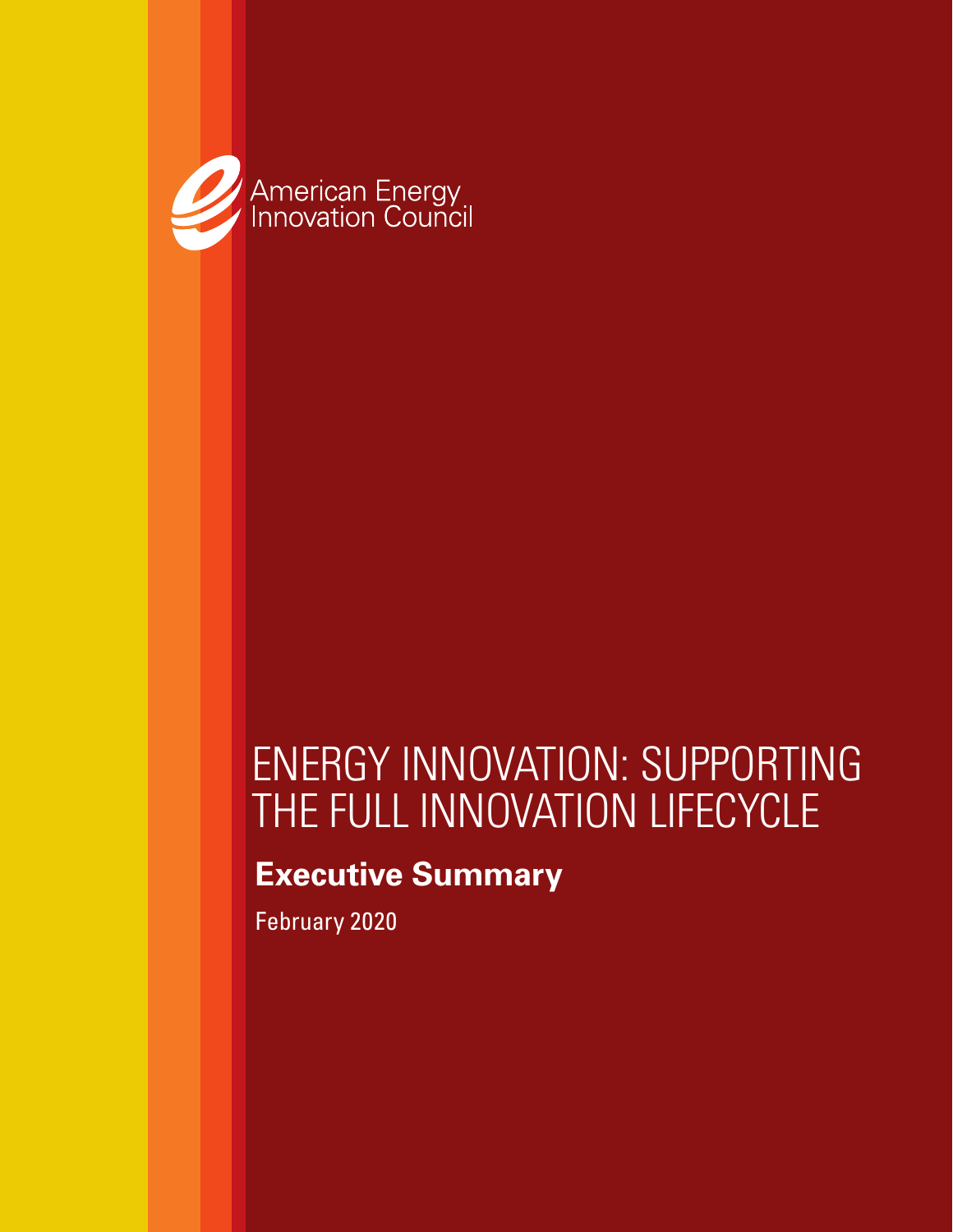## EXECUTIVE SUMMARY

There is a growing urgency for the United States to address the critical challenges of climate change and global economic competitiveness. A robust energy innovation agenda must be at the heart of this strategy because all the technologies we need to address climate change simply do not yet exist. Bipartisan momentum is gathering around a technologyforward innovation agenda. For the United States to effectively nurture climate-saving technologies and maintain our position of global economic leadership, **we must triple our investment** in the full energy innovation lifecycle. This will require increasing federal support for basic science research to creating effective federal institutional and financial structures to support the scale-up and demonstration of low-and zeroemission energy technologies for deployment here and export abroad.

### **GLOBAL ENERGY R&D INVESTMENT TRENDS**

Both public and private spending on energy R&D increased globally in 2017 and 2018. This increase followed four years of decline with investment concentrated primarily in low-carbon energy technologies. Corporations remain the largest source of energy innovation funding in terms of total dollars, but government spending also plays a major role in this sector worldwide. From 2017 to 2018, global spending on energy innovation by corporations and governments increased, in both cases by approximately 4%. The global increase in public funding for energy research was driven by China and the United States; however, it did not keep pace with growth in global GDP.

The United States **fell from 13th to 14th** place in terms of public energy R&D spending relative to national GDP between 2015 and 2017 (See Figure 1). Relative to most other developed economies, the U.S. government dedicates a smaller share of its research budget to energy and other industrial technologies, including technologies for making heavy-industry manufacturing processes cleaner and more efficient. In contrast, China was fourth globally, and has continued to expand its relative lead in public energy research, development and deployment spending as a share of GDP. Substantial public spending, along with government subsidies and supportive policies, explain why China was the world's largest market for energy investment in 2018, even as Chinese companies were expanding their share of new markets for clean energy technologies such as electric vehicles.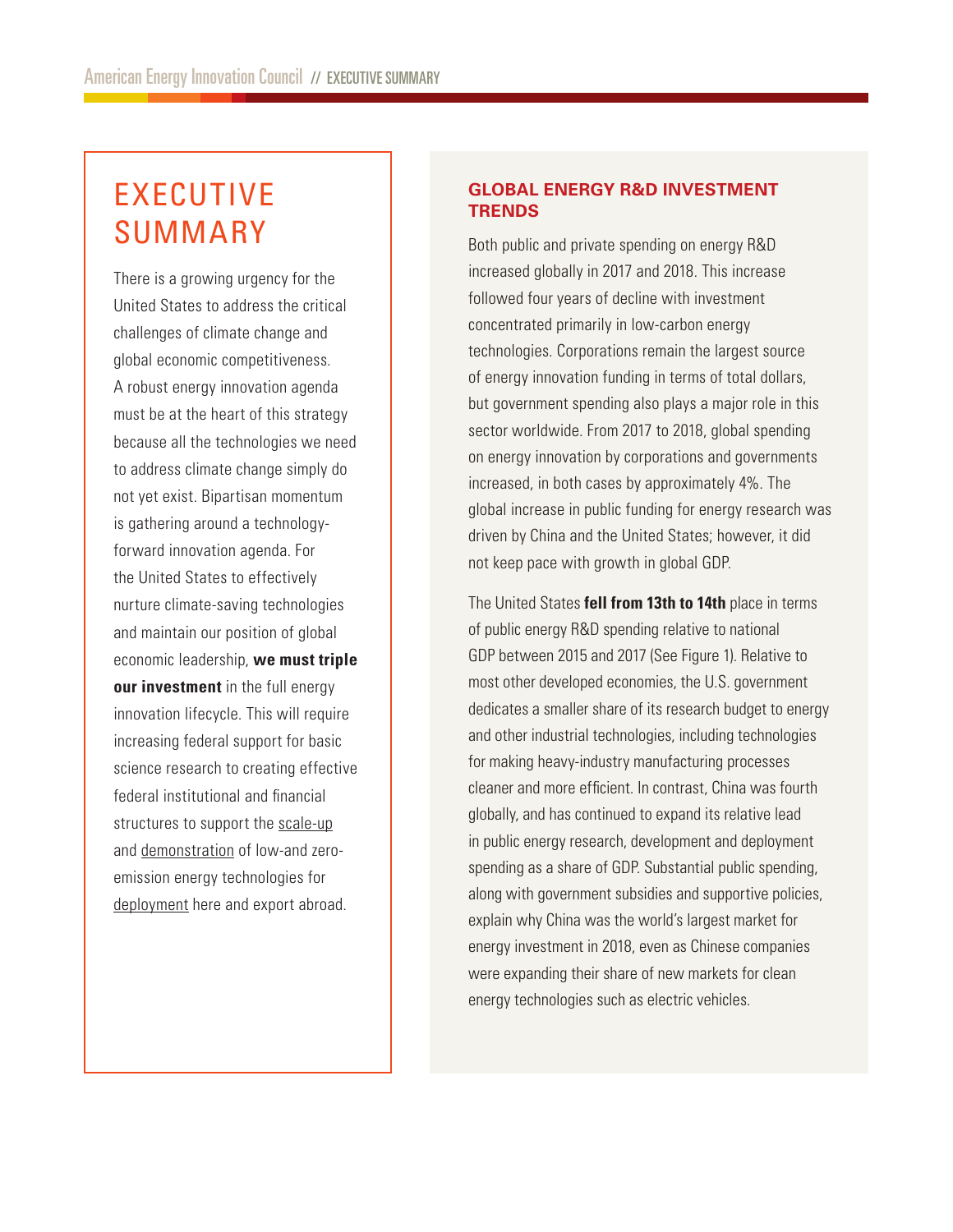

#### **FIGURE 1. GOVERNMENT ENERGY RD&D INVESTMENT AS A PERCENTAGE OF GDP, 2017**

**RD&D Budgets Percent of GDP**

**Source:** International Energy Agency. "Energy Technology RD&D Budgets: Overview." May 2019. Available at: http://wds.iea.org/WDS/tableviewer/document.aspx?FileId=1649

**Note:** Chinese public energy R&D investment includes spending by the government and by state-owned enterprises.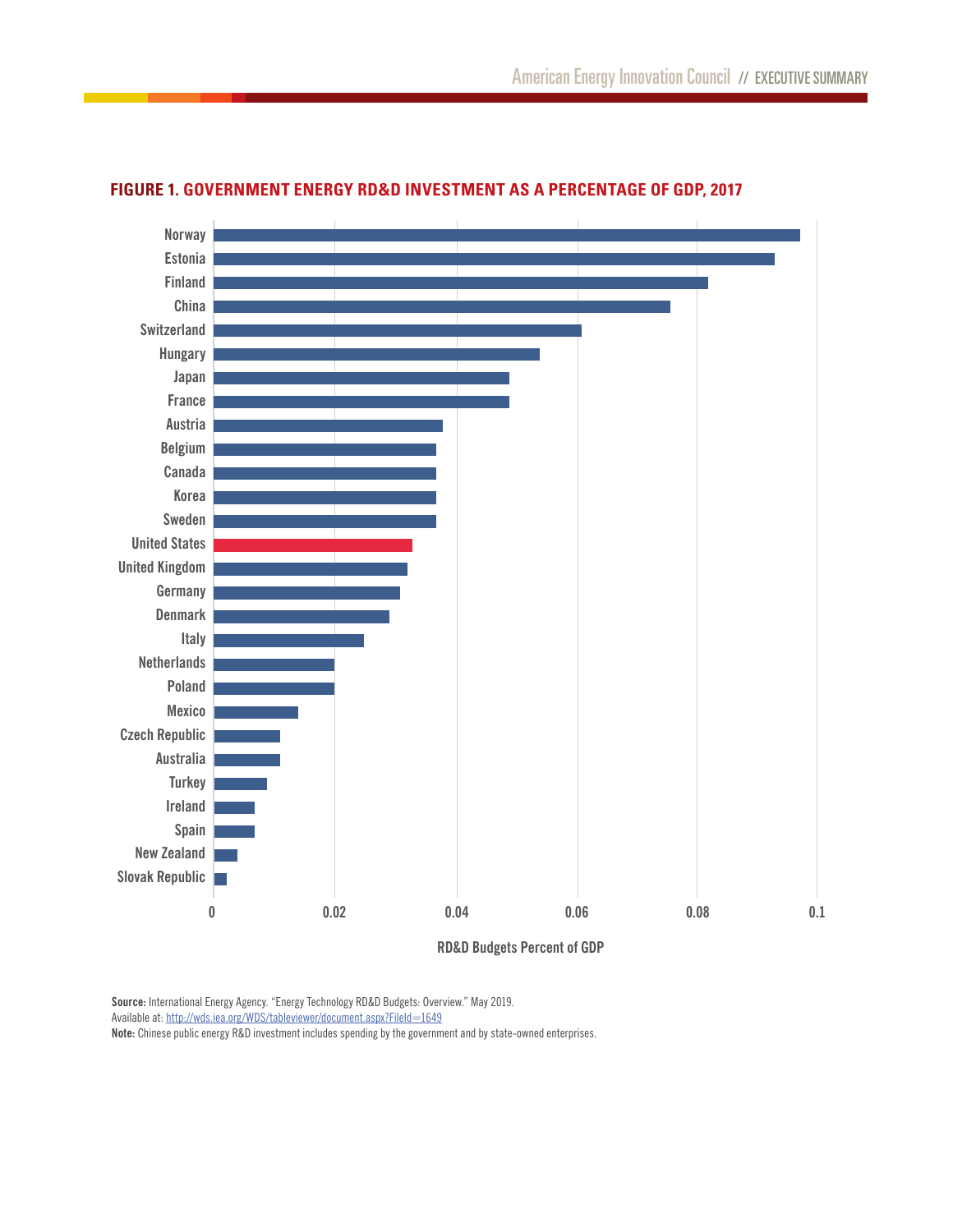#### **RECOMMENDATIONS TO SUPPORT THE FULL INNOVATION LIFECYCLE**

The United States is in a global clean energy technology race and needs a galvanizing clean energy innovation agenda with a strong long-term signal. Encouraging only early-stage R&D will not be enough, serving only to support the invention of technologies that will die an early death in the lab, or be fully developed abroad and sold back to us. Rather, well-targeted public investments and well-designed public policies for the full innovation lifecycle are needed to scale the next generation of advanced energy technologies.

#### **FOR RESEARCH AND DEVELOPMENT**

- **1.** Congress should expand federal appropriations for DOE's Advanced Research Projects Agency-Energy to \$1 billion per year.
- **2.** Congress should authorize and appropriate \$20 million per year for DOE's Lab-Embedded Entrepreneurship Program.
- **3.** Congress should authorize and appropriate \$16 million per year for DOE's Office of Technology Transitions (OTT). In addition, OTT should be given its own authorization, and the head of OTT should report to the Secretary of Energy.

#### **FOR DEMONSTRATION AND DEPLOYMENT**

- **4.** Congress should consider strengthening and enhancing DOE's Loan Programs Office.
- **5.** Congress should consider additional institutional mechanisms to support early-stage commercial projects like the Clean Energy Deployment Administration.
- **6.** Congress should consider energy tax provisions focused on supporting the early commercial deployment of new technologies.
- **7.** Innovation multipliers should be considered as a potentially powerful tool to incentivize innovation within energy standards.
- **8.** Public procurement programs should be used to establish early market demand for innovative technologies.
- **9.** Infrastructure financing should be designed to support and incorporate innovative technologies.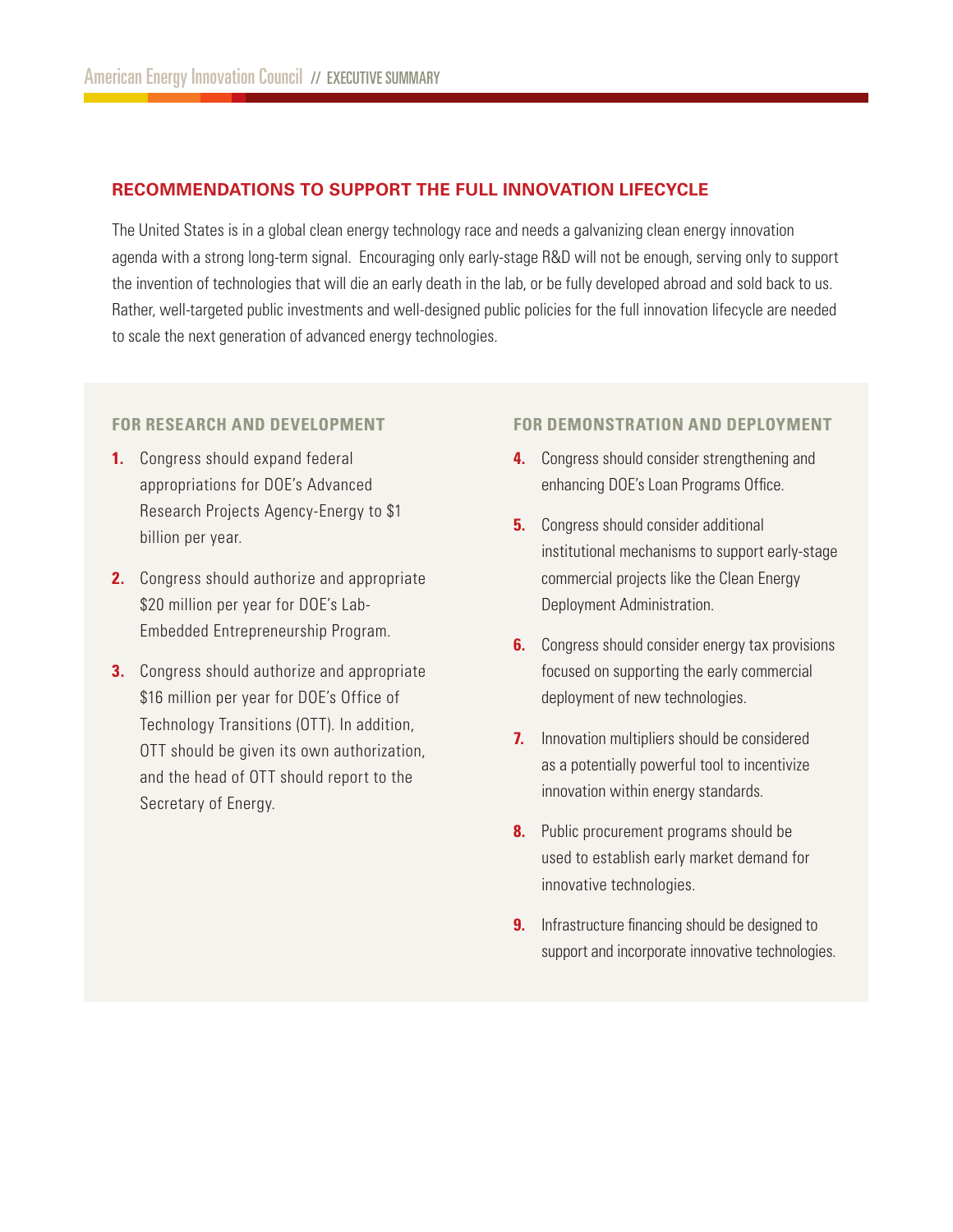#### **FIGURE 2. POLICIES TO SUPPORT THE WHOLE ENERGY INNOVATION LIFECYCLE**

(Items with a \* are proposals and currently don't exist or are currently limited in scope like procurement policies)

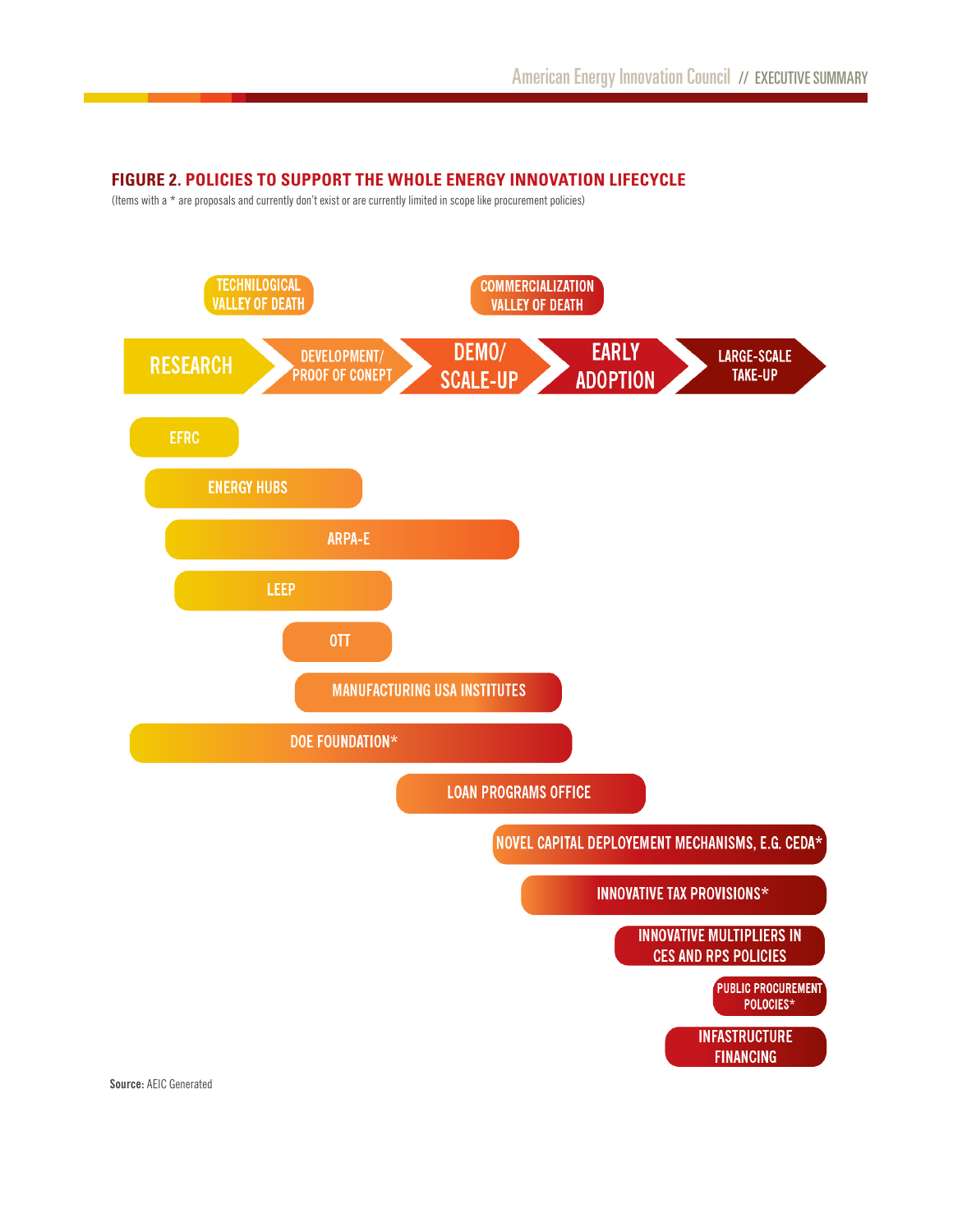# NOTES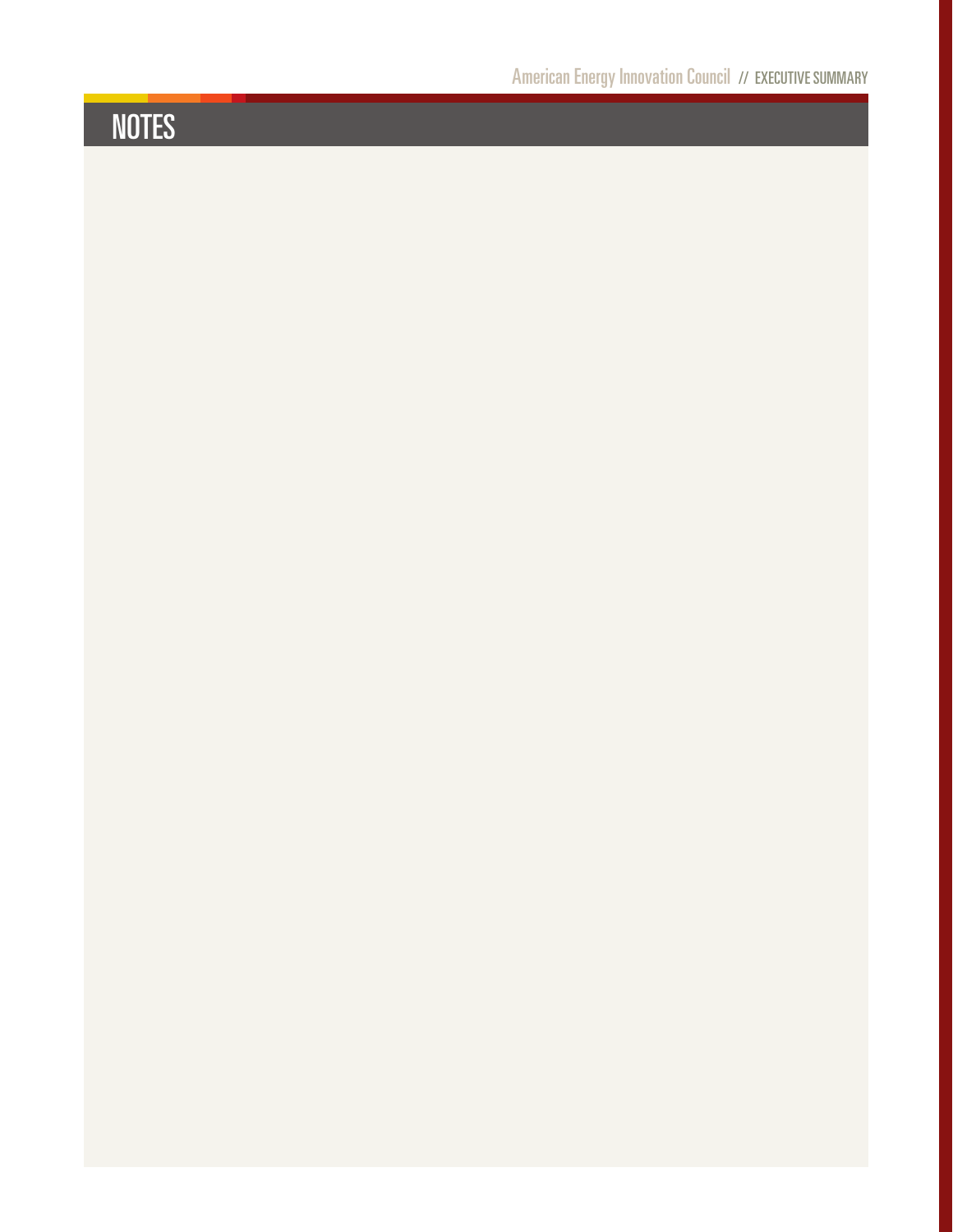

This American Energy Innovation Council report is a product of the Bipartisan Policy Center. The findings and recommendations expressed herein are solely those of the Council and do not necessarily represent the views or opinions of the Bipartisan Policy Center, its founders, or its Board of Directors.